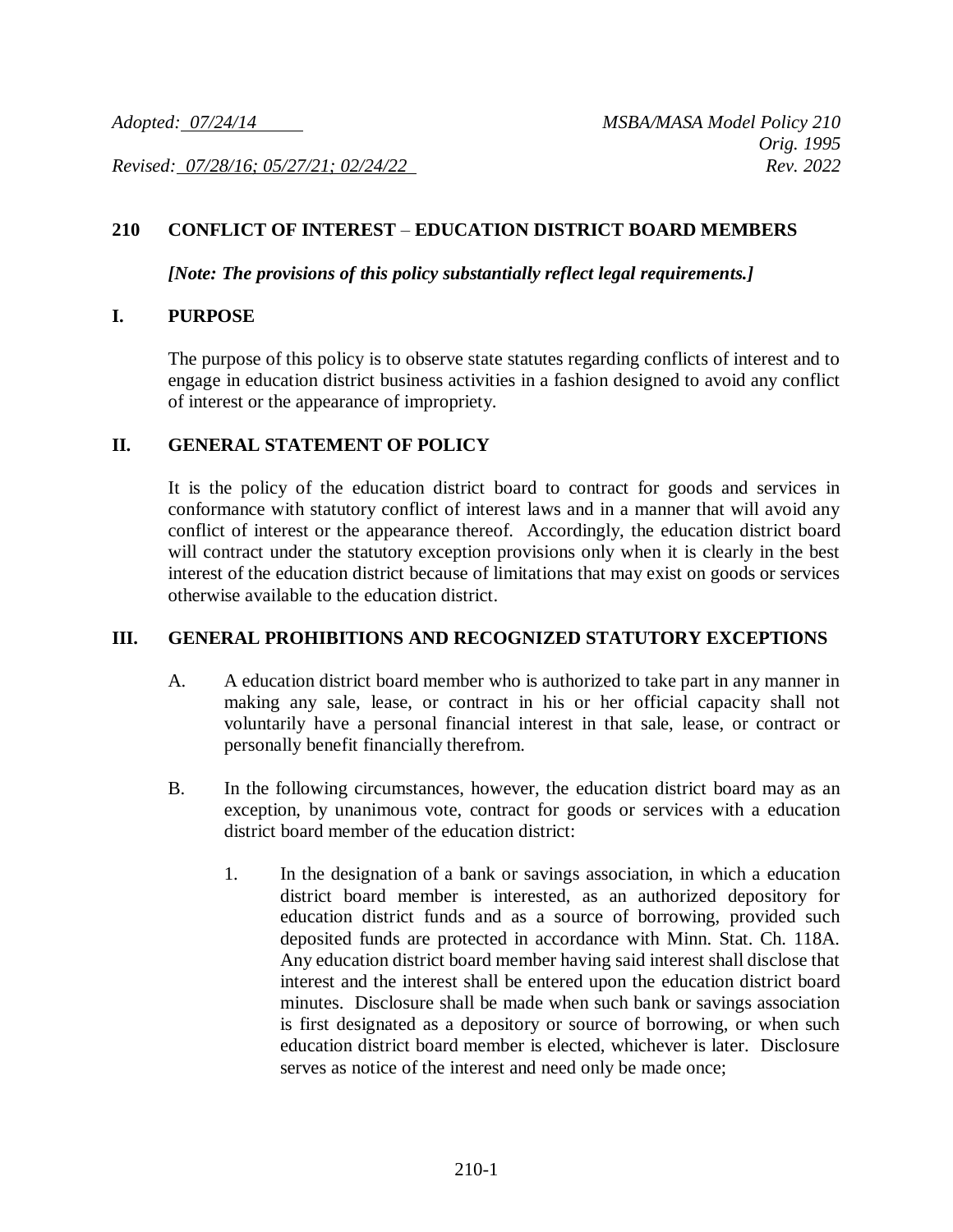- 2. The designation of an official newspaper, or publication of official matters therein, in which the education district board member is interested when it is the only newspaper complying with statutory requirements relating to the designation or publication;
- 3. A contract with a cooperative association of which the education district board member is a shareholder or stockholder but not an officer or manager;
- 4. A contract for which competitive bids are not required by law. A contract made under this exception will be void unless the following procedures are observed:
	- a. The education district board shall authorize the contract in advance of its performance by adopting a resolution setting out the essential facts and determining that the contract price is as low as or lower than the price at which the goods or services could be obtained elsewhere.
	- b. In the case of an emergency when the contract cannot be authorized in advance, payment of the claims must be authorized by a like resolution wherein the facts of the emergency are also stated.
	- c. Before a claim is paid, the interested education district board member shall file with the clerk of the education district board an affidavit stating:
		- (1) The name of the education district board member and the office held;
		- (2) An itemization of the goods or services furnished;
		- (3) The contract price;
		- (4) The reasonable value;
		- (5) The interest of the education district board member in the contract; and
		- (6) That to the best of the education district board member's knowledge and belief, the contract price is as low as, or lower than, the price at which the goods or services could be obtained from other sources.
- 5. A education district board member may contract with the education district to provide construction materials or services, or both, when the sealed bid process is used. When the contract comes before the education district board for consideration, the interested education district board member may not vote on the contract. (*Note: This section applies only when the school*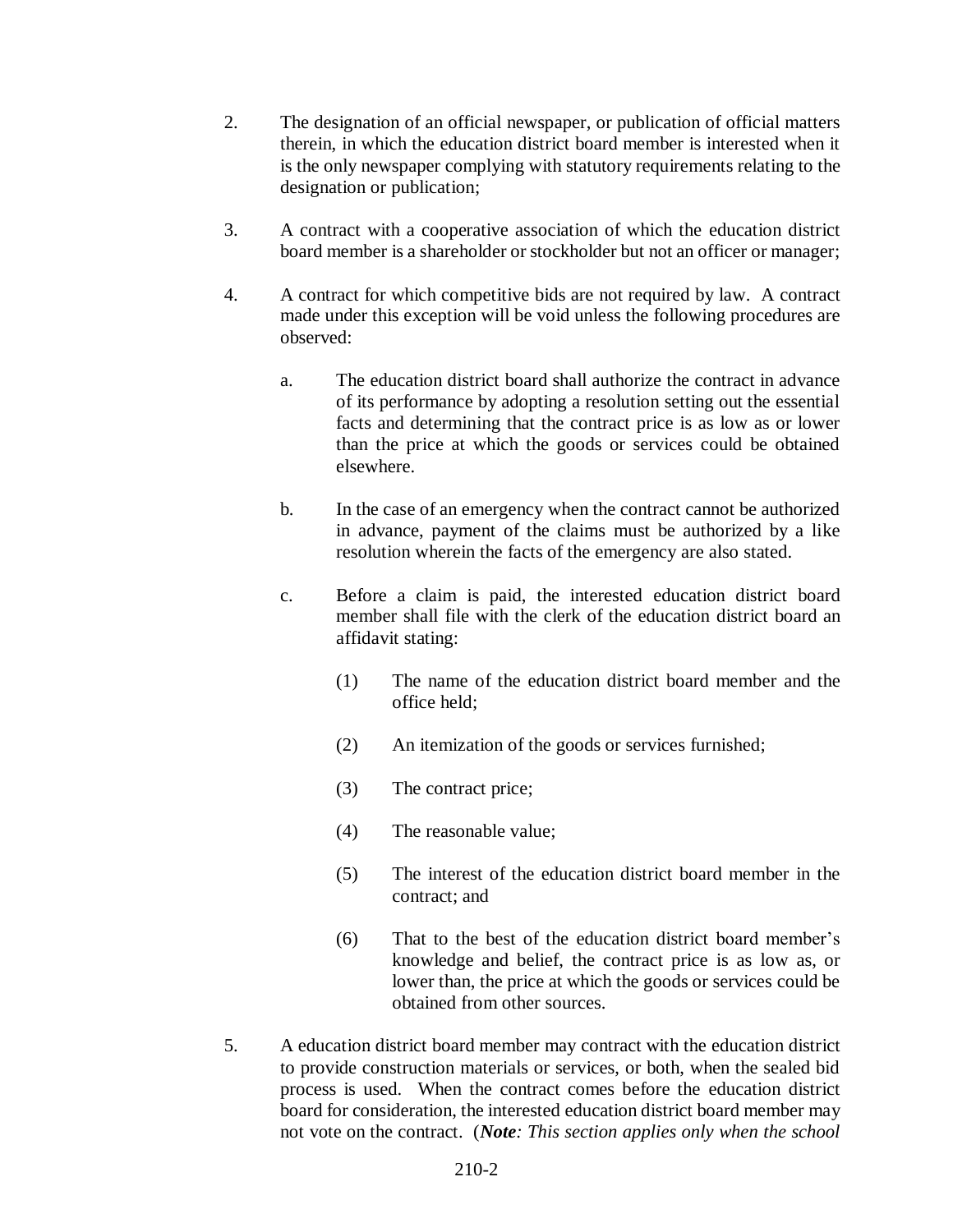*district has a population of 1,000 or less according to the last federal census*.)

- 6. A education district board member may rent space in a public facility at a rate commensurate with that paid by other members of the public.
- C. In the following circumstances, the education district board may as an exception, by majority vote at a meeting at which all education district board members are present, contract for services with an education district board member of the education district: A education district board member may be newly employed or may continue to be employed by the education district as an employee only if there is a reasonable expectation on July 1, or at the time the contract is entered into or extended, that the amount to be earned by that education district board member under that contract or employment relationship, will not exceed \$8,000 in that fiscal year. If the education district board member does not receive majority approval to be initially employed or to continue in employment at a meeting at which all education district board members are present, that employment is immediately terminated and that education district board member has no further rights to employment while serving as an education district board member in the education district.
- D. The education district board may contract with a class of education district employees, such as teachers or custodians, when the spouse of an education district board member is a member of the class of employees contracting with the education district board and the employee spouse receives no special monetary or other benefit that is substantially different from the benefits that other members of the class receive under the employment contract. For the education district board to invoke this exception, it must have a majority of disinterested education district board members vote to approve the contract, direct the education district board member spouse to abstain from voting to approve the contract, and publicly set out the essential facts of the contract at the meeting in which the contract is approved.

# **IV. LIMITATIONS ON RELATED EMPLOYEES**

- A. The education district board must hire or dismiss teachers only at duly called meetings. When a husband and wife, brother and sister, or two brothers or sisters, constitute a quorum, no contract employing a teacher may be made or authorized except upon the unanimous vote of the full education district board.
- B. The education district board may not employ any teacher related by blood or marriage to an education district board member, within the fourth degree as computed by the civil law, except by a unanimous vote of the full education district board.

# **V. CONFLICTS PRIOR TO TAKING OFFICE**

An education district board member with personal financial interest in a sale, lease, or contract with the education district which was entered before the education district board